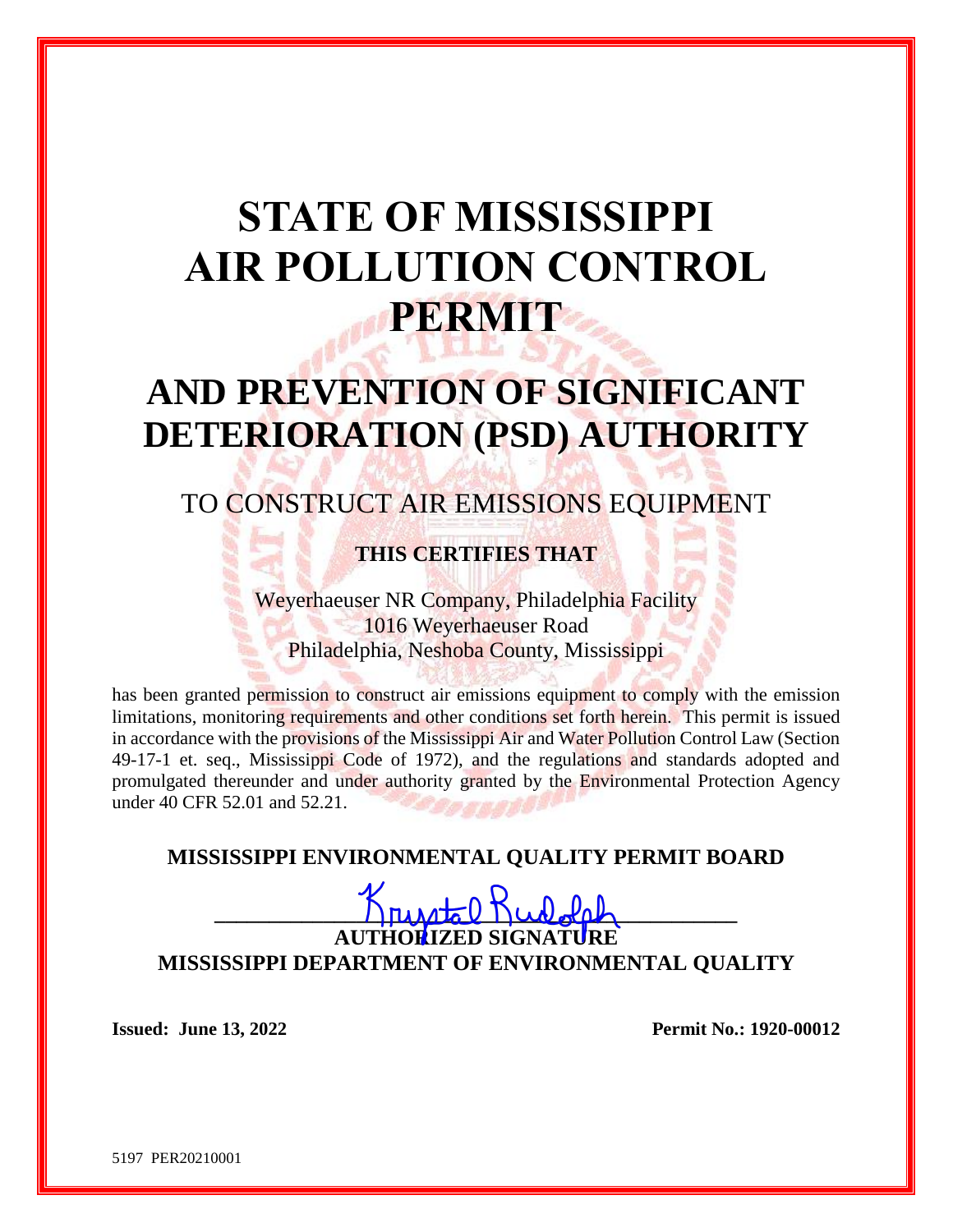#### **SECTION 1. GENERAL CONDITIONS**

1.1 This permit is for air pollution control purposes only.

(Ref.: 11 Miss. Admin. Code Pt. 2, R. 2.1.D.)

1.2 Any activities not identified in the application are not authorized by this permit.

(Ref.: Miss. Code Ann. 49-17-29(1)(b)

1.3 The knowing submittal of a permit application with false information may serve as the basis for the Permit Board to void the permit issued pursuant thereto or subject the applicant to penalties for operating without a valid permit pursuant to State Law.

(Ref.: 11 Miss. Admin. Code Pt. 2, R. 2.2.B(5).)

1.4 It is the responsibility of the applicant/permittee to obtain all other approvals, permits, clearances, easements, agreements, etc., which may be required including, but not limited to, all required local government zoning approvals or permits.

(Ref.: 11 Miss. Admin. Code Pt. 2, R. 2.1.D(6).)

1.5 The issuance of a permit does not release the permittee from liability for constructing or operating air emissions equipment in violation of any applicable statute, rule, or regulation of state or federal environmental authorities.

(Ref.: 11 Miss. Admin. Code Pt. 2, R. 2.2.B(7).)

1.6 It shall not be a defense for a permittee in an enforcement action that it would have been necessary to halt or reduce the permitted activity in order to maintain compliance with the conditions of the permit, unless halting or reducing activity would create an imminent and substantial endangerment threatening the public health and safety of the lives and property of the people of this state.

(Ref.: 11 Miss. Admin. Code Pt. 2, R. 2.2.B(15)(a).)

1.7 The permit and/or any part thereof may be modified, revoked, reopened, and reissued, or terminated for cause. Sufficient cause for a permit to be reopened shall exist when an air emissions stationary source becomes subject to Title V. The filing of a request by the permittee for a permit modification, revocation and reissuance, or termination, or of a notification of planned changes or anticipated noncompliance does not stay any permit condition.

(Ref.: 11 Miss. Admin. Code Pt. 2, R. 2.2.B(15)(b).)

1.8 The permit does not convey any property rights of any sort, or any exclusive privilege.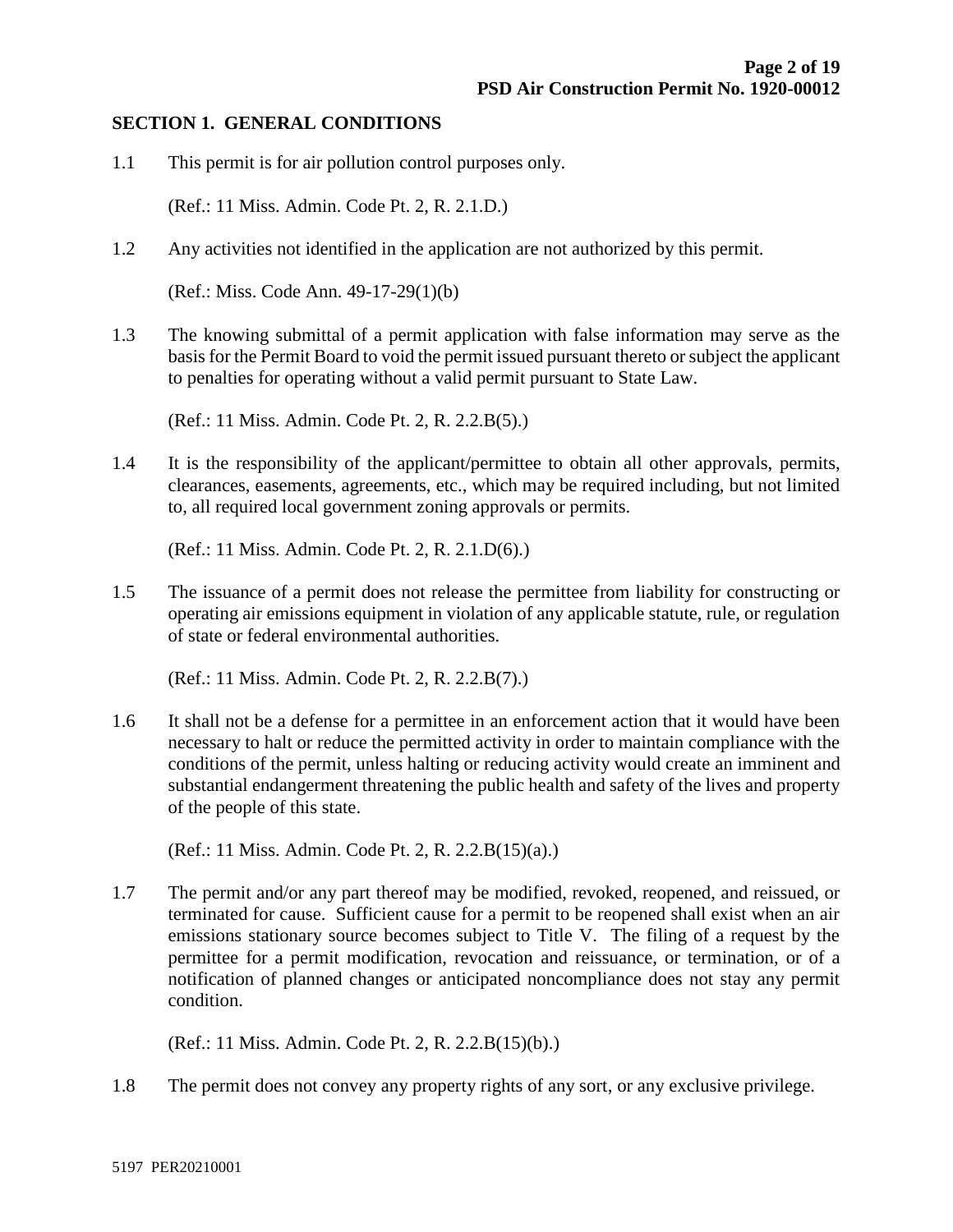(Ref.: 11 Miss. Admin. Code Pt. 2, R. 2.2.B(15)(c).)

1.9 The permittee shall furnish to the Mississippi Department of Environmental Quality (MDEQ) within a reasonable time any information the MDEQ may request in writing to determine whether cause exists for modifying, revoking and reissuing, or terminating the permit or to determine compliance with the permit. Upon request, the permittee shall also furnish to the MDEQ copies of records required to be kept by the permit or, for information claimed to be confidential, the permittee shall furnish such records to the MDEQ along with a claim of confidentiality. The permittee may furnish such records directly to the Administrator along with a claim of confidentiality.

(Ref.: 11 Miss. Admin. Code Pt. 2, R. 2.2.B(15)(d).)

1.10 *Design and Construction Requirements*: The stationary source shall be designed and constructed so as to operate without causing a violation of an Applicable Rules and Regulations (without interfering with the attainment and maintenance of State and National Ambient Air Quality Standards) and such that the emission of air toxics does not result in an ambient concentration sufficient to adversely affect human health and well-being or unreasonably and adversely affect plant or animal life beyond the stationary source boundaries.

(Ref.: 11 Miss. Admin. Code Pt. 2, R. 2.5.A(1) – (3).)

1.11 The necessary facilities shall be constructed to prevent any wastes or other products or substances to be placed in a location where they are likely to cause pollution of the air or waters of the State without the proper environmental permits.

(Ref.: Miss. Code Ann. 49-17-29(1) and (2).)

1.12 *Fugitive Dust Emissions from Construction Activities*: The construction of the stationary source shall be performed in such a manner so as to reduce fugitive dust emissions from construction activities to a minimum.

(Ref.: 11 Miss. Admin. Code Pt. 2, R. 2.5.A(4).)

- 1.13 *General Nuisance Clause*: The permittee shall not cause or allow the emission of particles or any contaminants in sufficient amounts or of such duration from any process as to be injurious to humans, animals, plants, or property, or to be a public nuisance, or create a condition of air pollution.
	- (a) The permittee shall not cause the handling, transporting, or storage of any material in a manner which allows or may allow unnecessary amounts of particulate matter to become airborne.
	- (b) When dust, fumes, gases, mist, odorous matter, vapors, or any combination thereof escape from a building or equipment in such a manner and amount as to cause a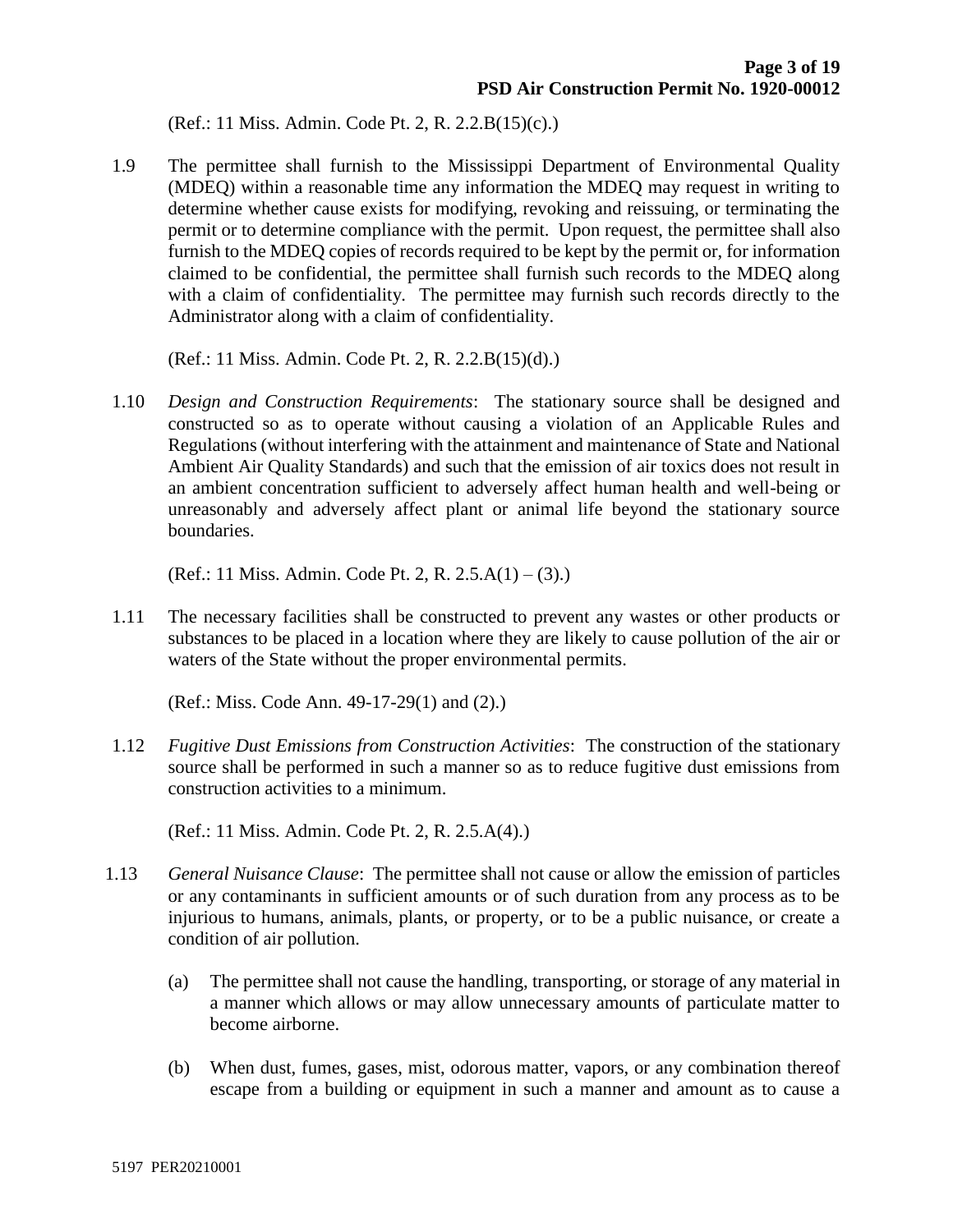nuisance to property other than that from which it originated or to violate any other provision of this permit, the MDEQ may order such corrected in a way that all air and gases or air and gas-borne material leaving the building or equipment are controlled or removed prior to discharge to the open air.

(Ref.: 11 Miss. Admin. Code Pt. 2, R. 1.3.C.)

- 1.14 *Right of Entry*: The permittee shall allow the MDEQ Office of Pollution Control and the Mississippi Environmental Quality Permit Board and/or their representatives upon presentation of credentials:
	- (a) To enter upon the permittee's premises where an air emission source is located or in which any records are required to be kept under the terms and conditions of this permit; and
	- (b) At reasonable times to have access to and copy any records required to be kept under the terms and conditions of this permit; to inspect any monitoring equipment or monitoring method required in this permit; and to sample any air emissions.

(Ref.: Miss. Code Ann. 49-17-21)

- 1.15 *Permit Modification or Revocation*: After notice and opportunity for a hearing, the Permit Board may modify the permit or revoke it in whole or in part for good cause shown including, but not limited to:
	- (a) Persistent violation of any of the terms or conditions of this permit;
	- (b) Obtaining this permit by misrepresentation or failure to disclose fully all relevant facts; or
	- (c) A change in federal, state, or local laws or regulations that require either a temporary or permanent reduction or elimination of previously authorized air emission.

(Ref.: 11 Miss. Admin. Code Pt. 2, R. 2.2.C.)

1.16 *Public Record and Confidential Information*: Except for data determined to be confidential under the Mississippi Air & Water Pollution Control Law, all reports prepared in accordance with the terms of this permit shall be available for public inspection at the offices of the MDEQ Office of Pollution Control.

(Ref.: Miss. Code Ann. 49-17-39)

1.17 *Permit Transfer*: This permit shall not be transferred except upon approval of the Permit Board.

(Ref.: 11 Miss. Admin. Code Pt. 2, R. 2.16.B.)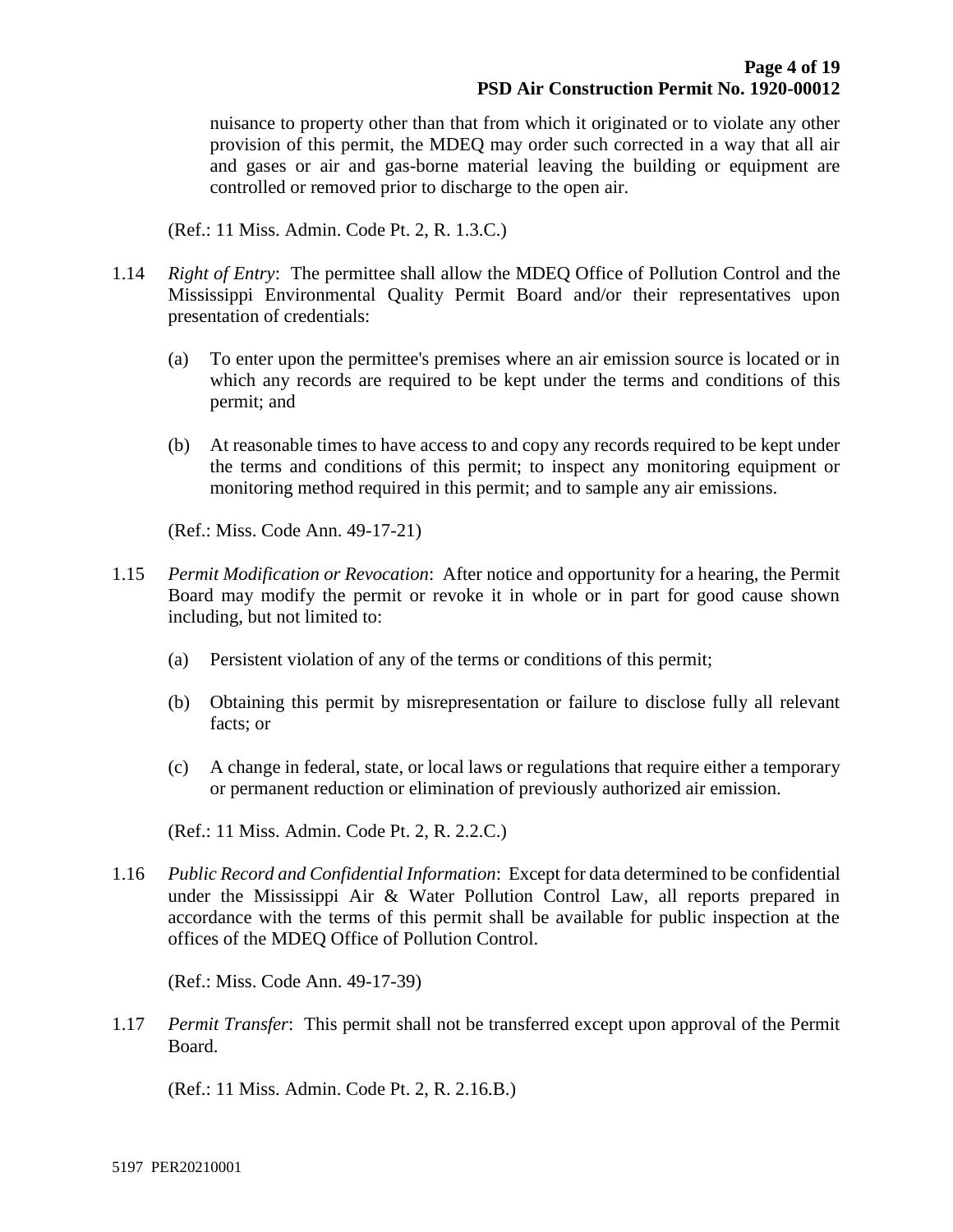1.18 *Severability*: The provisions of this permit are severable. If any provision of the permit (or the application of any provision of the permit to any circumstances) is challenged or held invalid, the validity of the remaining permit provisions and/or portions thereof (or their application to other persons or sets of circumstances) shall not be affected thereby.

(Ref.: 11 Miss. Admin. Code Pt. 2, R. 2.1.D(7).)

1.19 *Permit Expiration*: The Permit to Construct will expire if construction does not begin within eighteen (18) months from the date of issuance, if construction is suspended for at least eighteen (18) months, or if construction is not completed within a reasonable time. The MDEQ may extend the 18-month period upon a satisfactory showing that an extension is justified.

(Ref.: 11 Miss. Admin. Code Pt. 2, R. 2.5.C(1)., R. 2.5.C(4)., and R. 5.2.)

1.20 *Certification of Construction*: A new stationary source issued a Permit to Construct cannot begin operation until certification of construction by the permittee.

(Ref.: 11 Miss. Admin. Code Pt. 2, R. 2.5.D(3).)

1.21 *Beginning Operation*: After certification of construction by the permittee, the Permit to Construct shall be deemed to satisfy the requirement for a permit to operate until the date the application for issuance or modification of the Title V Operating Permit or the application for issuance or modification of the State Permit to Operate (whichever is applicable) is due. This provision is not applicable to a source excluded from the requirement for a permit to operate as provided by Mississippi Administrative Code, Part 2, Title 11, Chapter 2, Rule 2.13.G.

(Ref.: 11 Miss. Admin. Code Pt. 2, R. 2.5.D(4).)

1.22 *Application for a Permit to Operate*: The application for issuance or modification of the State Permit to Operate or the Title V Operating Permit (whichever is applicable) is due twelve (12) months after beginning operation or such earlier date or time as specified in the Permit to Construct. The Permit Board may specify an earlier date or time for submittal of the application. Beginning operation will be assumed to occur upon certification of construction, unless the permittee specifies differently in writing.

(Ref.: 11 Miss. Admin. Code Pt. 2, R. 2.5.D(5).)

1.23 *Operating Under a Permit to Construct*: Upon submittal of a timely and complete application for issuance or modification of a State Permit to Operate or a Title V Operating Permit (whichever is applicable), the applicant may continue to operate under the terms and conditions of the Permit to Construct and in compliance with the submitted application until the Permit Board issues, modifies, or denies the Permit to Operate.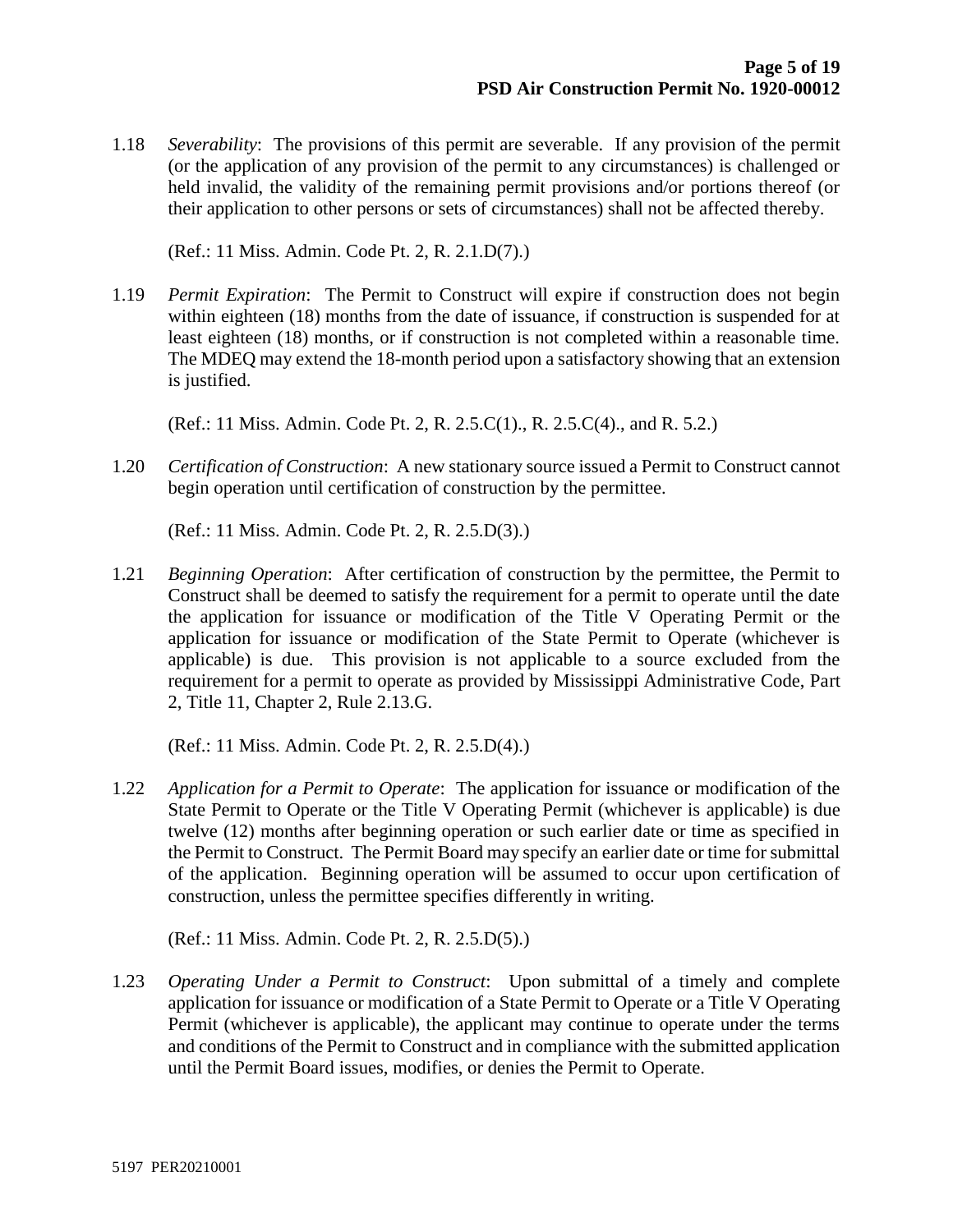(Ref.: 11 Miss. Admin. Code Pt. 2, R. 2.5.D(6).)

- 1.24 Except as otherwise specified herein, the permittee shall be subject to the following provisions with respect to upsets, start-ups, and shutdowns.
	- (a) Upsets (as defined in 11 Miss. Admin. Code Pt. 2, R. 1.2.)
		- (1) For an upset, the Commission may pursue an enforcement action for noncompliance with an emission standard or other requirement of an applicable rule, regulation, or permit. In determining whether to pursue enforcement action, and/or the appropriate enforcement action to take, the Commission may consider whether the source has demonstrated through properly signed contemporaneous operating logs or other relevant evidence the following:
			- (i) An upset occurred and that the source can identify the cause(s) of the upset;
			- (ii) The source was at the time being properly operated;
			- (iii) During the upset the source took all reasonable steps to minimize levels of emissions that exceeded the emission standard or other requirement of an applicable rule, regulation, or permit;
			- (iv) That within five (5) working days of the time the upset began, the source submitted a written report to the Department describing the upset, the steps taken to mitigate excess emissions or any other non-compliance, and the corrective actions taken and;
			- (v) That as soon as practicable but no later than twenty-four (24) hours of becoming aware of an upset that caused an immediate adverse impact to human health or the environment beyond the source boundary or caused a general nuisance to the public, the source provided notification to the Department.
		- (2) In any enforcement proceeding by the Commission, the source seeking to establish the occurrence of an upset has the burden of proof.
		- (3) This provision is in addition to any upset provision contained in any applicable requirement.
		- (4) These upset provisions apply only to enforcement actions by the Commission and are not intended to prohibit EPA or third party enforcement actions.
	- (b) Start-ups and Shutdowns (as defined in 11 Miss. Admin. Code Pt. 2, R. 1.2.)
		- (1) Start-ups and shutdowns are part of normal source operation. Emission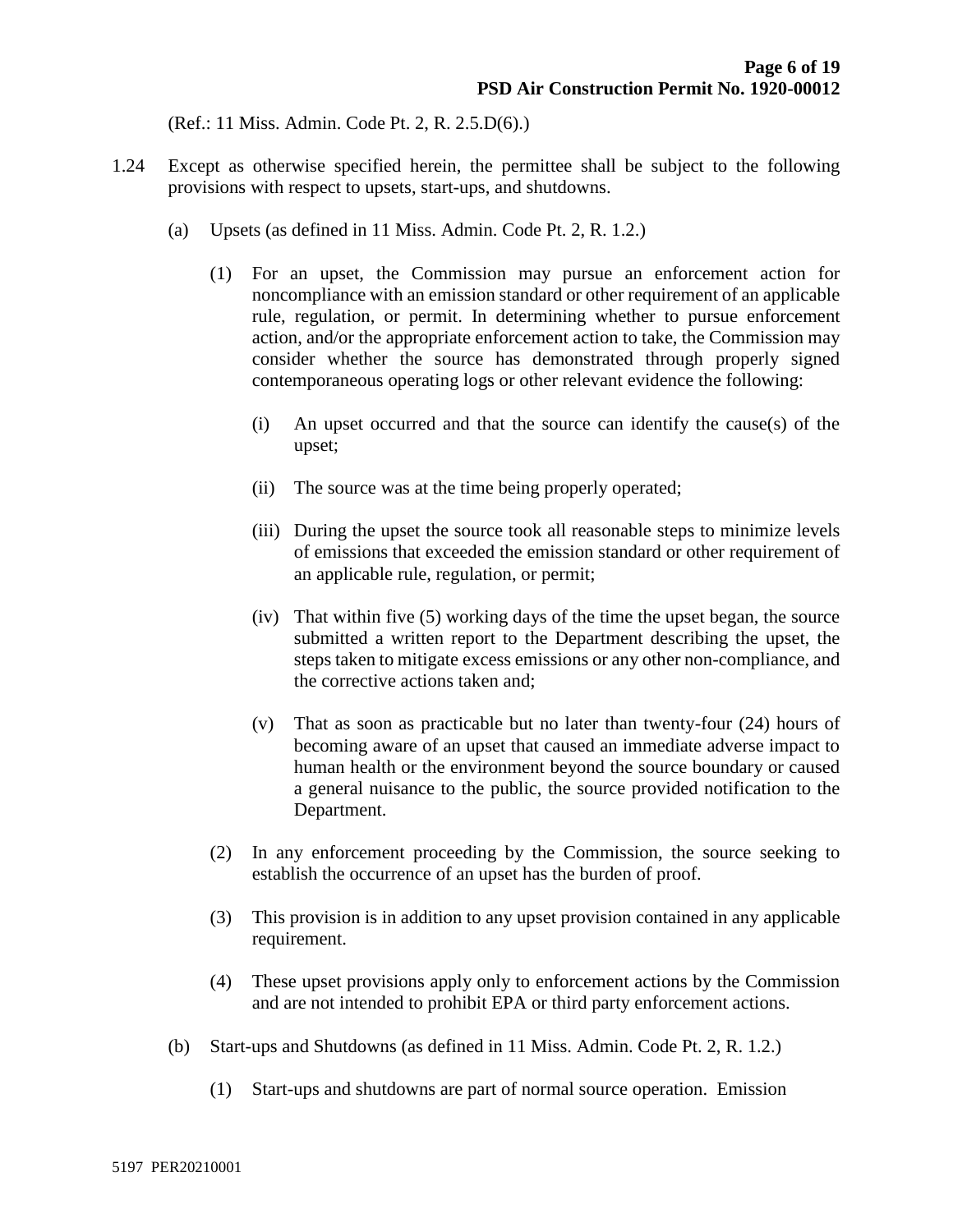limitations apply during start-ups and shutdowns unless source specific emission limitations or work practice standards for start-ups and shutdowns are defined by an applicable rule, regulation, or permit.

- (2) Where the source is unable to comply with existing emission limitations established under the State Implementation Plan (SIP) and defined in this Mississippi Administrative Code, Title 11, Part 2, Chapter 1, the Department will consider establishing source specific emission limitations or work practice standards for start-ups and shutdowns. Source specific emission limitations or work practice standards established for start-ups and shutdowns are subject to the requirements prescribed in Mississippi Administrative Code, Title 11, Part 2, Chapter 1, Rule 1.10.B.(2)(a) through (e).
- (3) Where an upset as defined in Rule 1.2 occurs during start-up or shutdown, see the upset requirements above.

(Ref.: 11 Miss. Admin. Code Pt. 2, R. 1.10.)

1.25 *General Duty*: All air emission equipment shall be operated as efficiently as possible to provide the maximum reduction of air contaminants.

(Ref.: 11 Miss. Admin. Code Pt. 2, R. 2.2.B(10).)

- 1.26 *Compliance Testing*: Regarding compliance testing:
	- (a) The results of any emissions sampling and analysis shall be expressed both in units consistent with the standards set forth in any Applicable Rules and Regulations of this permit and in units of mass per time.
	- (b) Compliance testing will be performed at the expense of the permittee.
	- (c) Each emission sampling and analysis report shall include but not be limited to the following:
		- (1) Detailed description of testing procedures;
		- (2) Sample calculation(s);
		- (3) Results; and
		- (4) Comparison of results to all Applicable Rules and Regulations and to emission limitations in the permit.

(Ref.: 11 Miss. Admin. Code Pt. 2, R. 2.6.B(3), (4), and (6).)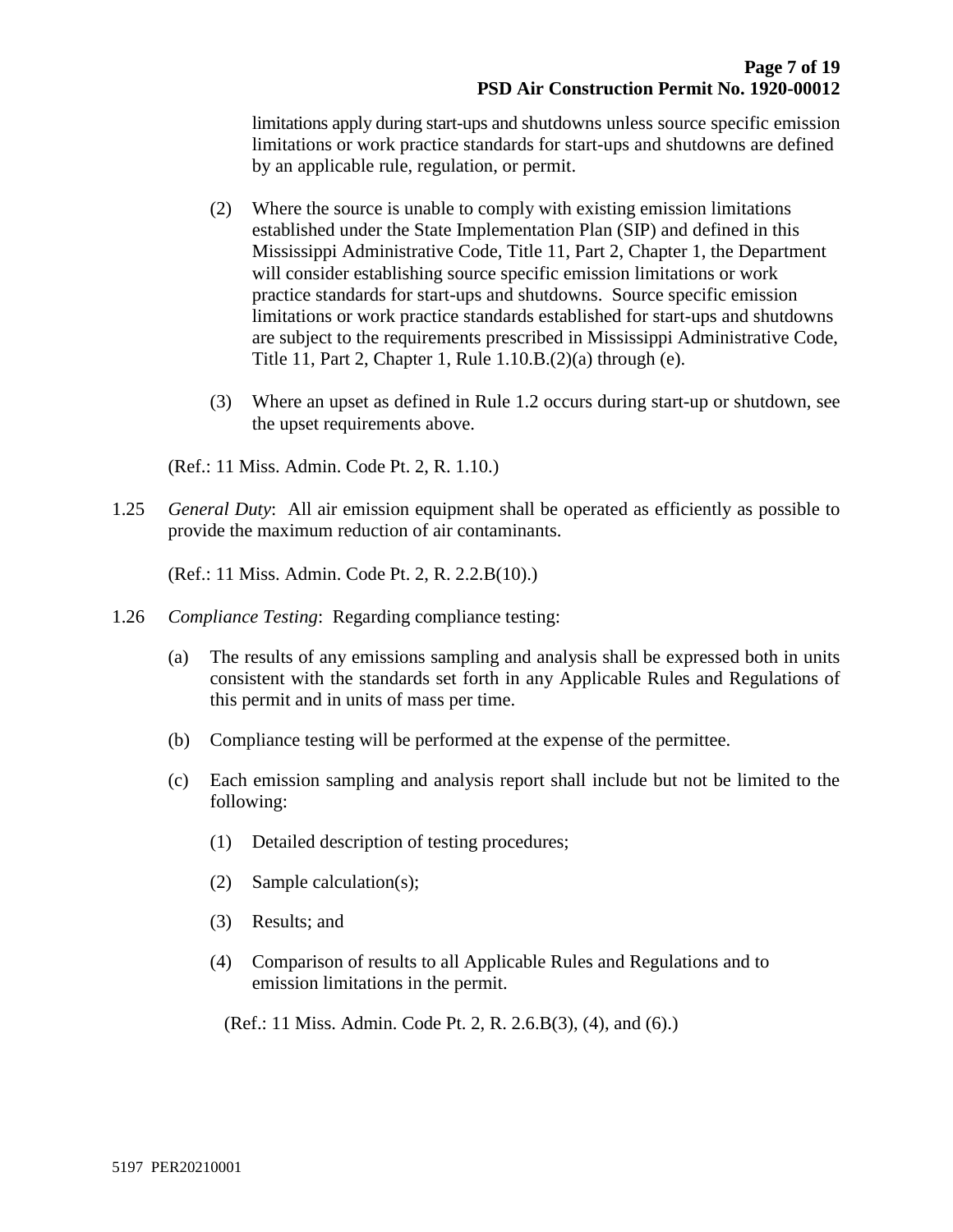## **SECTION 2. EMISSION POINT DESCRIPTION**

The permittee is authorized to construct (and/or modify) and operate, upon certification of construction, air emissions equipment as described in the following table:

| <b>EMISSION</b><br><b>POINT</b> | <b>DESCRIPTION</b>                                                                                                                                              |  |  |
|---------------------------------|-----------------------------------------------------------------------------------------------------------------------------------------------------------------|--|--|
| $AA-000$                        | Facility-Wide (Weyerhaeuser NR Company, Philadelphia Facility)                                                                                                  |  |  |
| $AA-030$                        | Sawmill Operations [includes sawing, debarking, and bark handling activities – <i>fugitive</i> ]                                                                |  |  |
| AA-031                          | Planer Trim Hog Cyclone                                                                                                                                         |  |  |
| $AA-032$                        | Primary Planer Shavings Cyclone                                                                                                                                 |  |  |
| AA-033                          | Fuel House – Green Fiber Cyclone [to be used as a back-up cyclone when both CDK fuel bin<br>cyclones are down for maintenance]                                  |  |  |
| $AA-034$                        | Green Chip Truck Bin Cyclone [conveys green lumber scrap generated at the sawmill area to a<br>storage area for eventual truck loading]                         |  |  |
| $AA-035$                        | Haul Roads [paved, unpaved, and covered with base course $-fugitive$ ]                                                                                          |  |  |
| AA.038                          | No. 5 Continuous Direct-Fired Lumber Drying Kiln (CDK-5) [equipped with 35 MMBTU / hour<br>wood waste-fired grate gasifier and abort stack]                     |  |  |
| $AA-039$                        | No. 6 Continuous Direct-Fired Lumber Drying Kiln (CDK-6) [equipped with 35 MMBTU / hour<br>wood waste-fired grate gasifier and abort stack]                     |  |  |
| $AA-043$                        | No. 7 Continuous Direct-Fired Lumber Drying Kiln (CDK-7) [equipped with 30 MMBTU / hour<br>wood waste-fired grate gasifier, an abort stack, and a bypass stack] |  |  |
| $AA-044$                        | CDK-7 Fuel Bin Cyclone (CDKC-7) [conveys green sawdust generated at the sawmill area to the<br>fuel silo for CDK-7]                                             |  |  |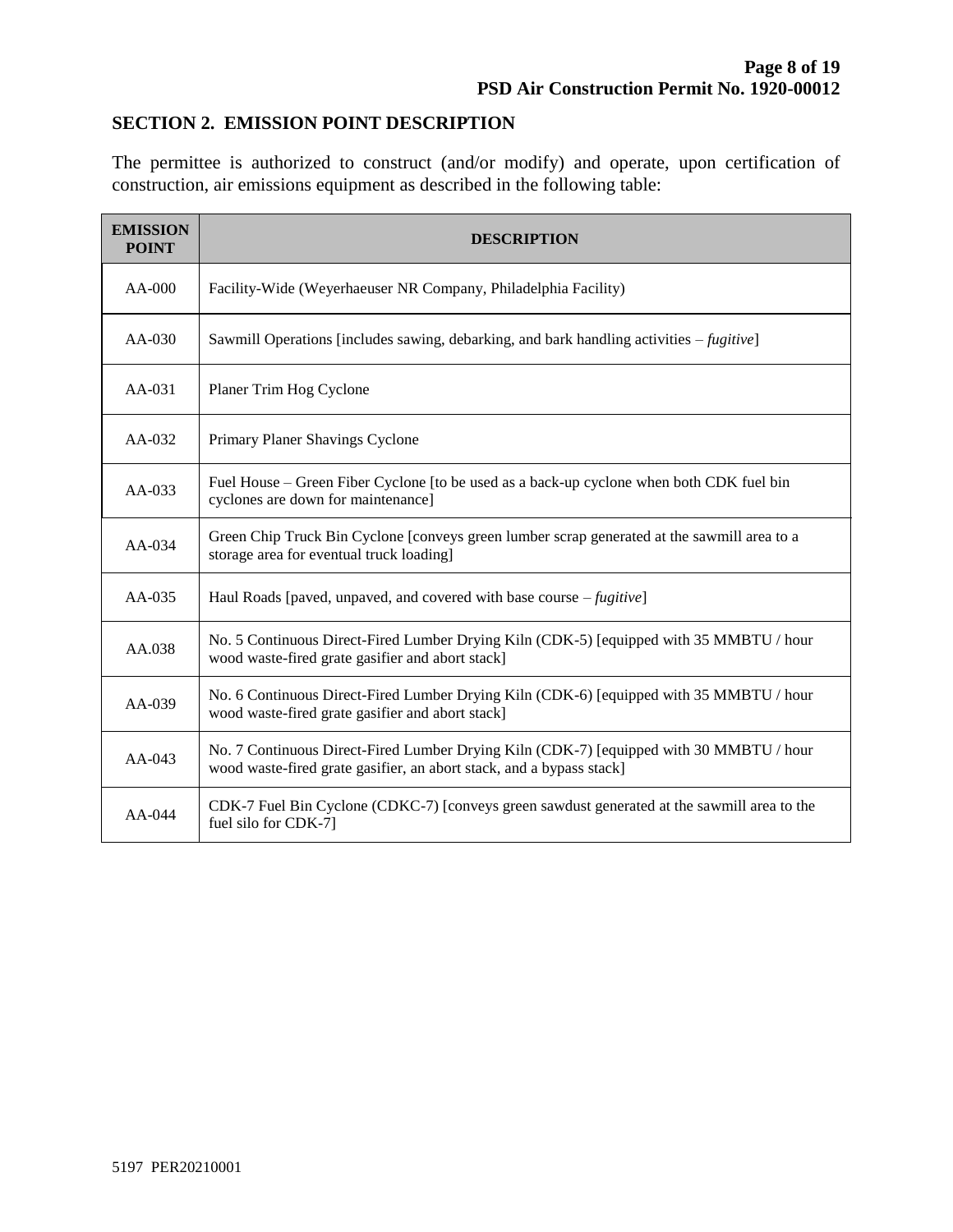| <b>Emission</b><br>Point(s)    | <b>Applicable Requirement</b>                                                                                                                                                                                         | <b>Condition</b><br><b>Number</b> | Pollutant /<br><b>Parameter</b>   | <b>Limitation / Standard</b>                                                                          |  |
|--------------------------------|-----------------------------------------------------------------------------------------------------------------------------------------------------------------------------------------------------------------------|-----------------------------------|-----------------------------------|-------------------------------------------------------------------------------------------------------|--|
| $AA-000$                       | 11 Miss. Admin. Code Pt. 2, Ch. 5.<br>and 40 CFR $52.21(j)$ , as established<br>in PSD Permit to Construct issued<br>March 17, 2005; Modified May 22,<br>2008, February, 2009, October 15,<br>2018, and June 13, 2022 | 3.1                               | Lumber<br>Throughput              | 325,000 MBF / Year (Combined<br>Kilns; Rolling 12-Month Total)                                        |  |
|                                | (PSD BACT Limit)                                                                                                                                                                                                      |                                   |                                   |                                                                                                       |  |
| $AA-038$<br>$AA-039$<br>AA-043 | 11 Miss. Admin. Code Pt. 2, Ch. 5.<br>and 40 CFR 52.21(j), as established<br>in PSD Permit to Construct issued<br>March 17, 2005; Modified May 22,<br>2008, February, 2009, October 15,<br>2018, and June 13, 2022    | 3.2                               | <b>VOCs</b><br>(as WPP1)          | 4.52 Pounds / MBF; and<br>734.5 tpy (Rolling 12-Month Rolling<br>Total; Combined Kilns)               |  |
|                                | (PSD BACT Limits)                                                                                                                                                                                                     |                                   |                                   |                                                                                                       |  |
|                                | 11 Miss. Admin. Code Pt. 2, Ch. 5.<br>and 40 CFR 52.21(j), as established<br>in PSD Permit to Construct issued<br>October 15, 2018 and modified June<br>13, 2022                                                      | 3.3                               | <b>Final Moisture</b><br>Content  | 12.0% or Greater (Monthly Average)                                                                    |  |
|                                | (PSD BACT Limit)                                                                                                                                                                                                      |                                   |                                   |                                                                                                       |  |
|                                | 11 Miss. Admin. Code Pt. 2, R.<br>$2.2.B(10)$ ., as established in Permit<br>to Construct issued September 26,<br>2014 and modified in PSD Permit to<br>Construct issued June 13, 2022                                | 3.4                               | <b>Fuel Source</b><br>Restriction | <b>Combust Uncontaminated Wood</b><br>Waste and Char (Diesel May be Used<br>During a Start-Up Period) |  |
| AA-043                         | 11 Miss. Admin. Code Pt. 2, R.<br>1.3.A.                                                                                                                                                                              | 3.5                               | Opacity<br>(Smoke)                |                                                                                                       |  |
|                                | 11 Miss. Admin. Code Pt. 2, R.<br>1.3.B.                                                                                                                                                                              | 3.6                               | Opacity                           | $\leq 40\%$                                                                                           |  |
|                                | 40 CFR Part 63, Subpart DDDD -<br>NESHAP: Plywood and Composite<br><b>Wood Products</b>                                                                                                                               | 3.7<br>HAPs                       |                                   | General Applicability                                                                                 |  |
|                                | 40 CFR 63.2231(a) and (b); Subpart<br><b>DDDD</b>                                                                                                                                                                     |                                   |                                   |                                                                                                       |  |

## **SECTION 3. EMISSION LIMITATIONS AND STANDARDS**

3.1 For Emission Point AA-000 (Facility-Wide), the permittee shall limit the throughput of lumber through any process area (i.e. the sawmill / green trimmer area; the collective lumber drying kilns; the planer mill area) to no more than 325,000.0 thousand board feet (MBF) (or 325.0 million board feet – MMBF) per year based on a rolling 12-month total basis.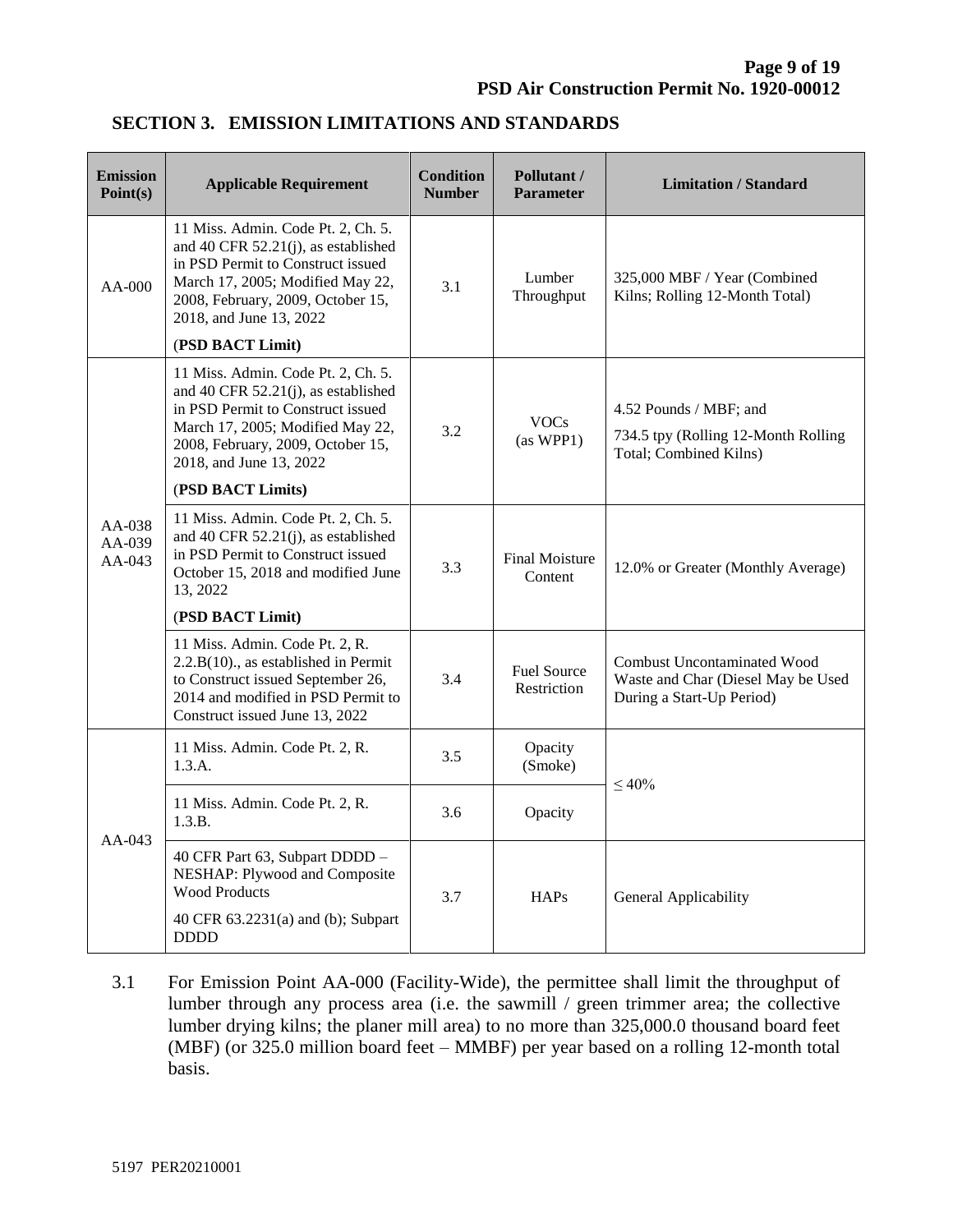[Ref.: 11 Miss. Admin. Code Pt. 2, Ch. 5. and 40 CFR 52.21(j), as established in PSD Permit to Construct issued March 17, 2005; Modified May 22, 2008, February, 2009, October 15, 2018, and June 13, 2022 – PSD BACT Limit)]

3.2 For Emission Point AA-038, AA-039, and AA-043, the permittee shall limit the emission of volatile organic compounds as determined by Wood Protocol 1 (VOC as WPP1) from each kiln to no more than 4.52 pounds per MBF. Additionally, the permittee shall limit the total emission of VOCs (as WPP1) from the all kilns combined to no more than 734.5 tons per year (tpy) based on a rolling 12-month total basis.

(Ref.: 11 Miss. Admin. Code Pt. 2, Ch. 5. and 40 CFR 52.21(j), as established in PSD Permit to Construct issued March 17, 2005; Modified May 22, 2008, February, 2009, October 15, 2018, and June 13, 2022 – PSD BACT Limits)

3.3 For Emission Point AA-038, AA-039, and AA-043, the permittee shall limit the final moisture content of lumber dried within kiln to at least twelve (12.0) percent based on a monthly average.

(Ref.: 11 Miss. Admin. Code Pt. 2, Ch. 5. and 40 CFR 52.21(j), as established in PSD Permit to Construct issued October 15, 2018 and modified June 13, 2022 – PSD BACT Limit)

3.4 For Emission Point AA-038, AA-039, and AA-043, the permittee shall only combust uncontaminated wood waste and char within each kiln burner. For the purpose of this permit, "uncontaminated wood waste" is defined as any by-product generated from processing harvested timber/ dried lumber (i.e. sawdust, bark, wood chips, shavings, etc.) that does not possess an artificial coating or residue, and "char" is defined as the by-product from the combustion of "uncontaminated wood waste".

The permittee may purchase uncontaminated wood waste from third-party sources only if it meets the aforementioned definition. Additionally, the permittee may utilize no more than ten (10) gallons of diesel to ignite a fuel bed within a kiln burner during a start-up period.

[Ref.: 11 Miss. Admin. Code Pt. 2, R. 2.2.B(10)., as established in Permit to Construct issued September 26, 2014 and modified in PSD Permit to Construct issued June 13, 2022 (to include AA-043)]

- 3.5 For Emission Point AA-043, the permittee shall not cause or allow the emission of smoke from a point source into the open air from any manufacturing or industrial process, which exceeds forty (40) percent opacity subject to the following exceptions:
	- (a) Start-up operations may produce emissions, which exceed 40% opacity for up to fifteen (15) minutes per start-up in any one (1) hour and not to exceed three (3) startups per stack in any twenty-four (24) hour period.
	- (b) Emissions resulting from soot blowing operations (i.e. ash removal) shall be permitted provided such emissions do not exceed sixty (60) percent opacity and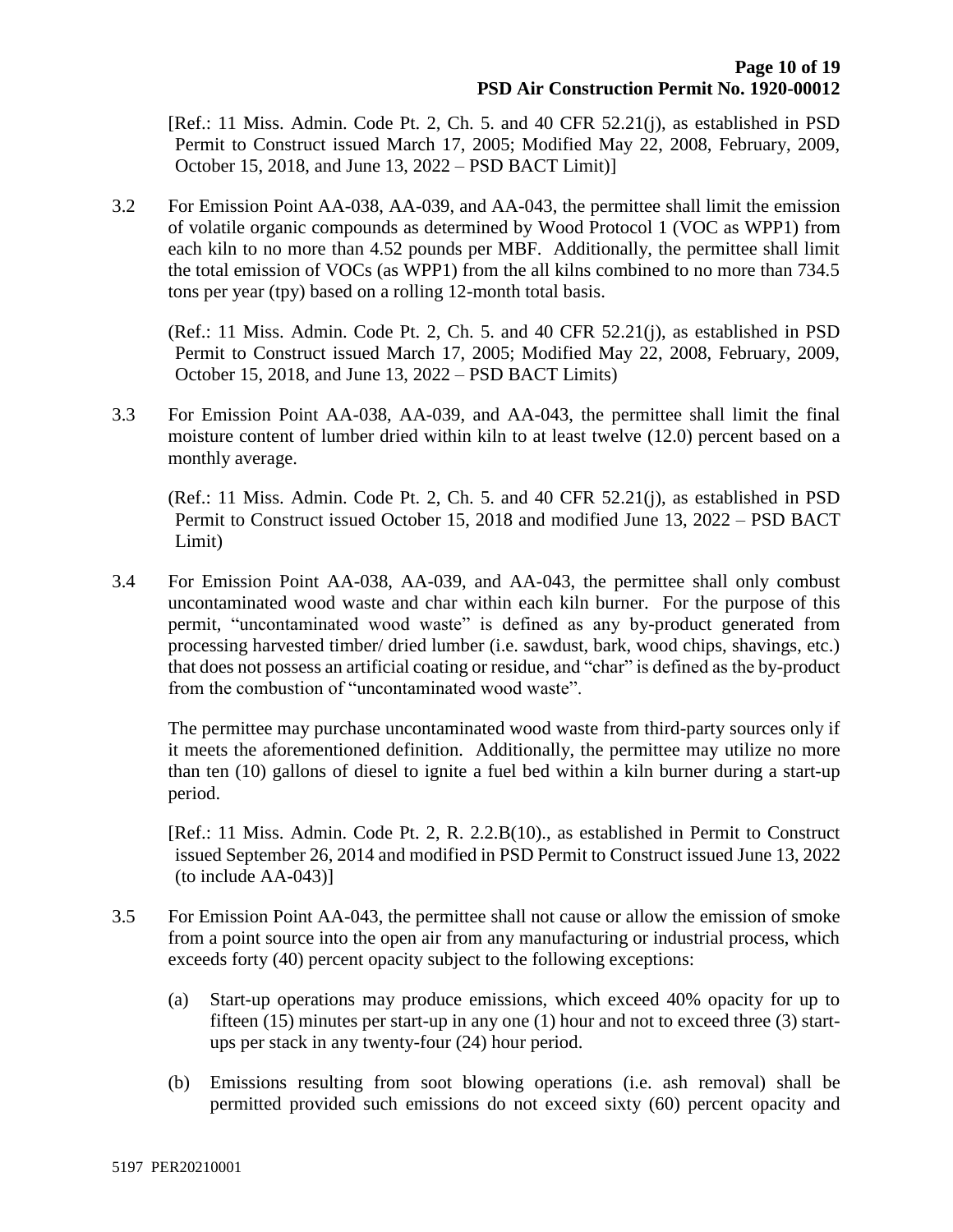provided that the aggregate duration of such emissions during any 24-hour period does not exceed ten (10) minutes per billion BTU gross heating value of fuel in any one (1) hour.

(Ref.: 11 Miss. Admin. Code Pt. 2, R. 1.3.A.)

3.6 For Emission Point AA-043, the permittee shall not cause or allow the discharge into the ambient air from any point source any air contaminant of such opacity as to obscure an observer's view to a degree in excess of forty percent (40%) opacity, equivalent to that provided in Condition 3.2. This shall not apply to vision obscuration caused by uncombined water droplets.

(Ref.: 11 Miss. Admin. Code Pt. 2, R. 1.3.B.)

3.7 For Emission Point AA-043, the permittee is subject to and comply with all applicable requirements found in 40 CFR Part 63, Subpart DDDD – National Emission Standard for Hazardous Air Pollutants (NESHAP): Plywood and Composite Wood Products and 40 CFR Part 63, Subpart A – General Provisions (as required by Table 10 of Subpart DDDD).

For the purpose of this permit, Emission Point AA-043 is only subject to an initial notification requirement. This requirement was satisfied with the receipt of the PSD Permit to Construct application on November 12, 2021.

(Ref.: 40 CFR 63.2231(a), (b), and 63.2233(a); Subpart DDDD)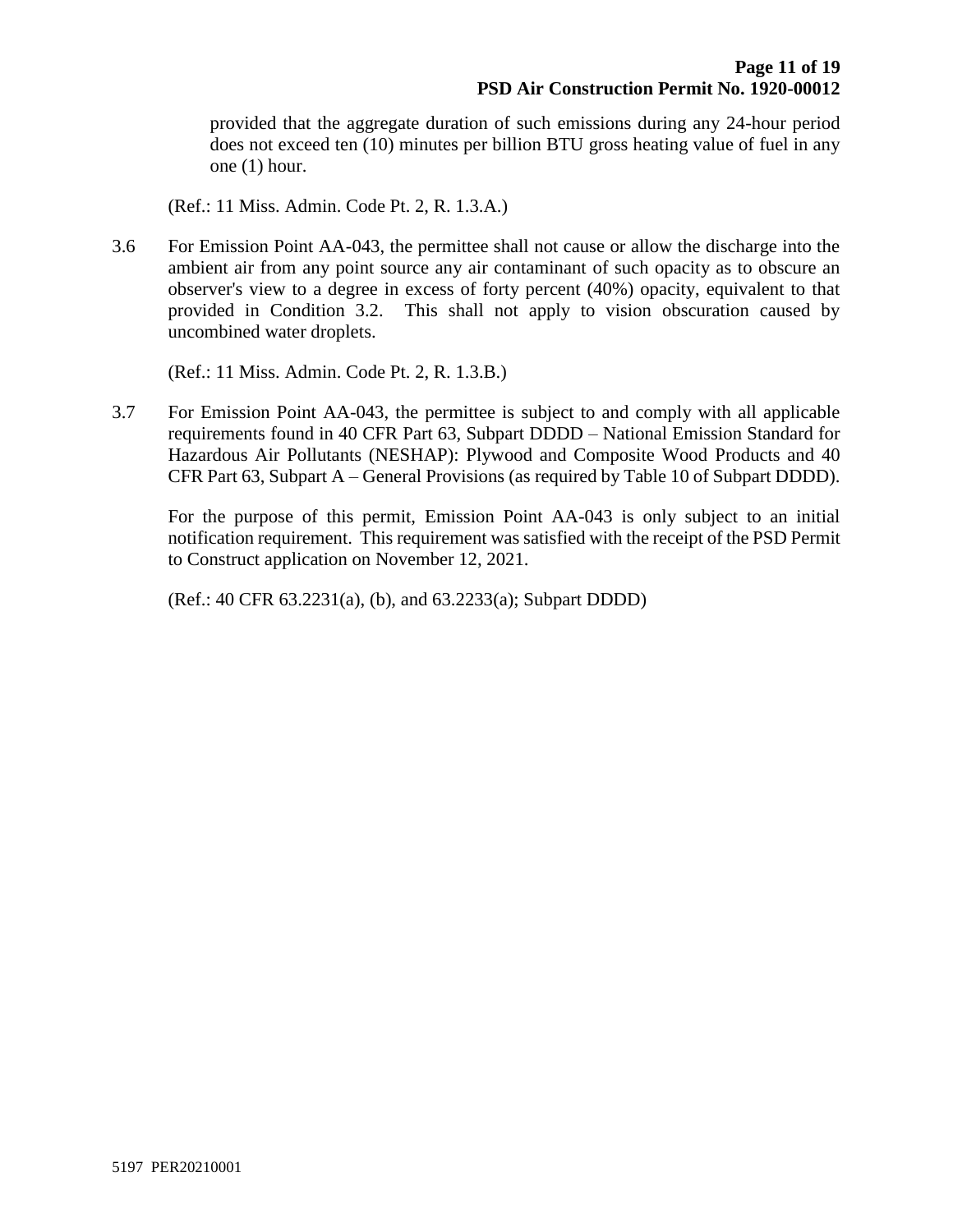#### **SECTION 4. WORK PRACTICE STANDARDS**

| <b>Emission</b><br>Point(s)    | <b>Applicable Requirement</b>                                                    | <b>Condition</b><br><b>Number</b> | Pollutant /<br><b>Parameter</b> | <b>Work Practice</b>                                 |
|--------------------------------|----------------------------------------------------------------------------------|-----------------------------------|---------------------------------|------------------------------------------------------|
| AA-038<br>$AA-039$<br>$AA-043$ | 11 Miss. Admin. Code Pt. 2, Ch.<br>5. and 40 CFR 52.21(j)<br>(PSD BACT Standard) | 4.1                               | <b>VOCs</b>                     | Implement and Maintain a Good Work<br>Practices Plan |

4.1 For Emission Points AA-038, AA-039, and AA-043, the permittee shall implement and maintain a "Good Work Practices Plan" that establishes work practice standards in accordance with the manufacturer's recommendations for continuous direct-fired kiln operations. The plan shall establish a routine for conducting inspections and preventative maintenance on the kiln that includes (at a minimum) the following actions:

- (a) Conducting walk-around inspections;
- (b) Confirming proper wet-bulb operation;
- (c) Conducting entrance / exit baffle and damper inspections;
- (d) Checking wet-bulb wicks for integrity;
- (e) Greasing the kiln cart wheels and fan shaft bearings;
- (f) Conducting circulation, exhaust, and combustion air fan inspections;
- (g) Checking hydraulic oil levels;
- (h) Calibrating moisture content equipment (as applicable);
- (i) Calibrating temperature probe equipment;
- (j) Conducting burner clean-outs and tune-ups;
- (k) Checking for leaks in kiln pipe-work;
- (l) Checking shaft seals at wall penetrations (as applicable);
- (m) Conducting rotary air locks and fuel blowers inspections;
- (n) Conducting recirculation, ignition, combustion, over-fire and bridge wall blowers inspections; and
- (o) Conducting wood feed screws and kiln burners inspections.

The permittee shall perform all inspections and maintenance actions on the schedule specified in the plan. However, if any problem is noted during an inspection, the permittee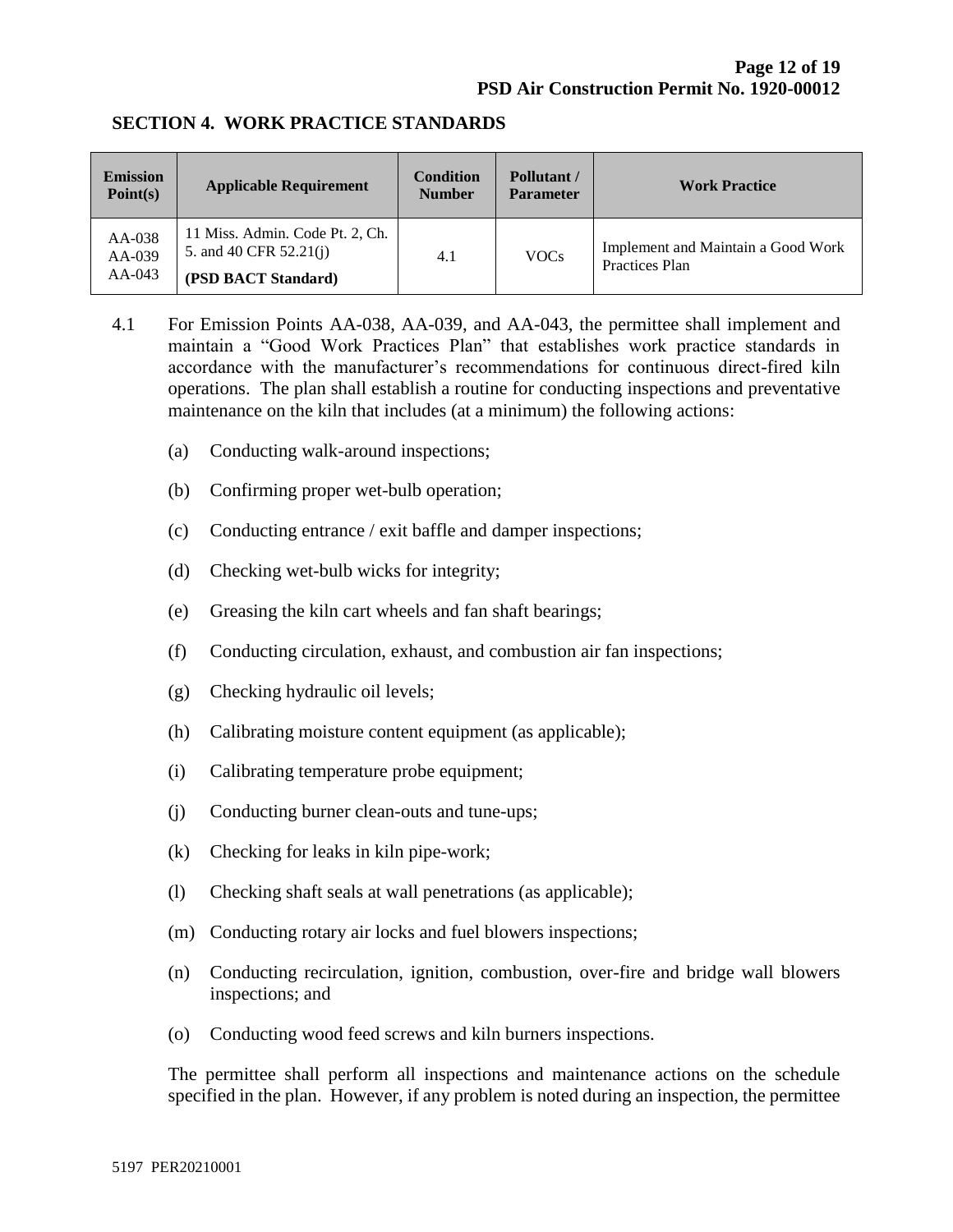shall perform the necessary corrective maintenance to ensure the operation of the kiln as originally designed.

(Ref.: 11 Miss. Admin. Code Pt. 2, Ch. 5. and 40 CFR 52.21(j) – PSD BACT Standard)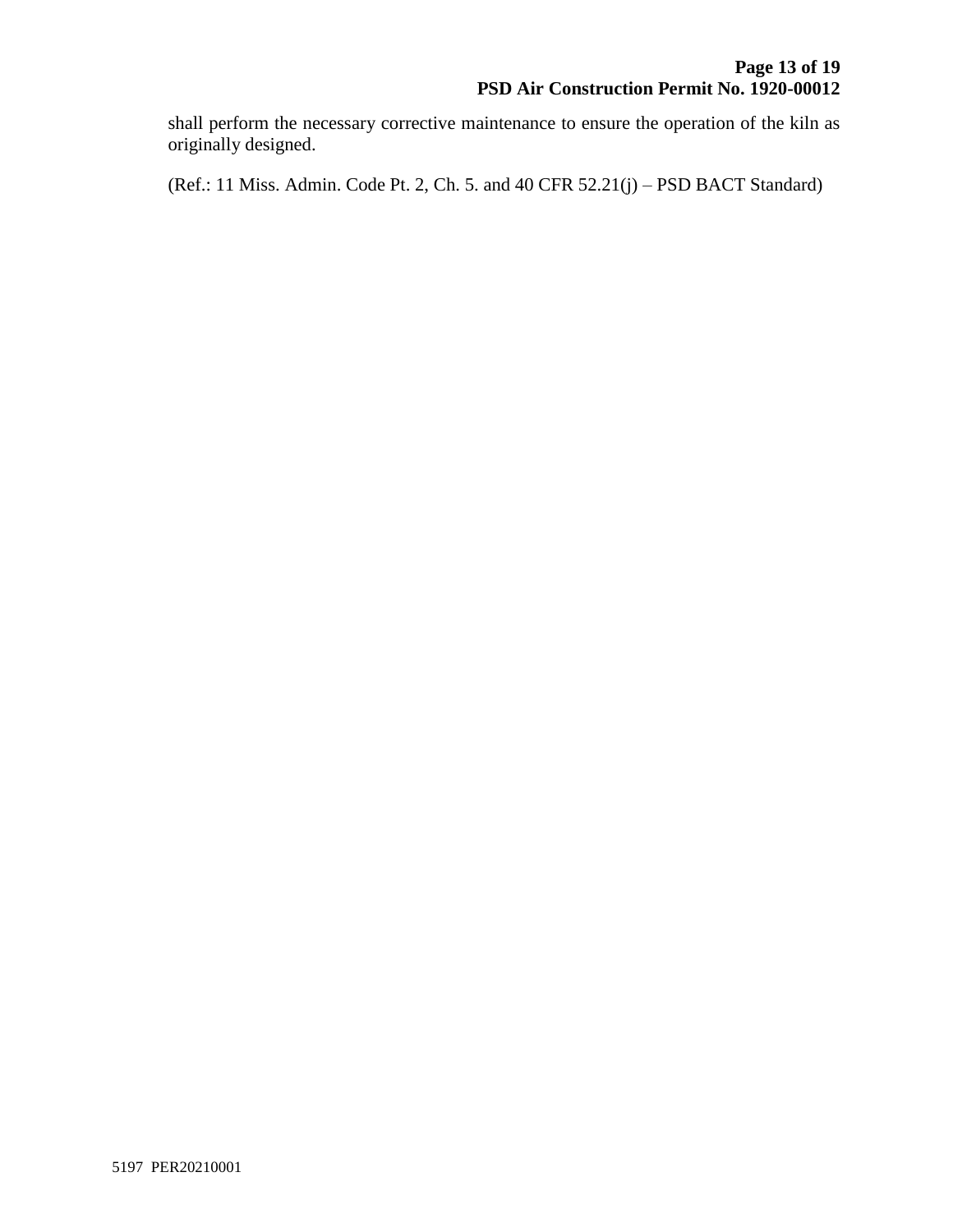| <b>Emission</b><br>Point(s)           | <b>Applicable Requirement</b>                 | <b>Condition</b><br><b>Number</b> | Pollutant /<br><b>Parameter</b>                                                 | <b>Monitoring / Recordkeeping</b><br>Requirement                                                                    |
|---------------------------------------|-----------------------------------------------|-----------------------------------|---------------------------------------------------------------------------------|---------------------------------------------------------------------------------------------------------------------|
| $AA-000$<br>(Facility-<br>Wide)       | 11 Miss. Admin. Code Pt. 2, R.<br>2.9.        | 5.1                               | Recordkeeping                                                                   | Maintain Records for a Minimum of Five<br>$(5)$ Years                                                               |
|                                       | 40 CFR $52.21(r)(6)(iii)$ ; Subpart<br>A      | 5.2                               | PM<br>(filterable)<br>$PM_{10}$ / $PM_{2.5}$<br>$(filterable +$<br>condensable) | Calculate and Maintain Project-Related<br><b>Emissions Increases</b>                                                |
| AA-031<br>through<br>AA-034<br>AA-044 | 11 Miss. Admin. Code Pt. 2, R.<br>2.2.B.(11). | 5.3                               | $PM$ / $PM_{10}$ / $PM_{2.5}$<br>(filterable only)                              | Maintain a Certification on Removal<br>Efficiency                                                                   |
| $AA-038$<br>AA-039<br>AA-043          | 11 Miss. Admin. Code Pt. 2, R.<br>2.2.B.(11). | 5.4                               | Dried Lumber<br>Throughput<br><b>VOCs</b>                                       | Monitor the Total Throughput and Total<br>Emissions from the Combined Kilns<br>(Monthly and 12-Month Rolling Total) |
|                                       |                                               | 5.5                               | <b>VOCs</b>                                                                     | Maintain Inspections / Maintenance<br>Actions Performed for the Good Work<br>Practices Plan                         |
|                                       |                                               | 5.6                               | <b>Final Moisture</b><br>Content                                                | Continuously Monitor the Moisture<br><b>Content of Dried Lumber Processed</b><br>through the Planer Mill            |
|                                       |                                               |                                   |                                                                                 | Determine the Average Moisture Content<br>(Monthly Average)                                                         |
|                                       |                                               | 5.7                               | $PM / PM_{10} / PM_{2.5}$                                                       | Monitor Date, Time, and Duration of<br>Each Start-Up / Shutdown / Idling Period                                     |
|                                       |                                               |                                   |                                                                                 | Calculate Total Duration of All<br>Applicable Periods (Rolling 12-Month<br>Period)                                  |
| AA-044                                | 11 Miss. Admin. Code Pt. 2, R.<br>2.2.B.(11). | 5.8                               | $PM / PM_{10} / PM_{2.5}$                                                       | Conduct a Monthly Visible Emission<br>Observation                                                                   |
|                                       |                                               | 5.9                               | (filterable only)                                                               | Conduct a Monthly Inspection                                                                                        |

### **SECTION 5. MONITORING AND RECORDKEEPING REQUIREMENTS**

5.1 The permittee shall retain all required records, monitoring data, supporting information and reports for a period of at least five (5) years from the date of the monitoring sample, measurement, report, or application. Supporting information includes (but is not limited to) all calibration and maintenance records, all original strip-chart recordings or other data for continuous monitoring instrumentation, and copies of all reports required by this permit. Copies of such records shall be submitted to the MDEQ as required by Applicable Rules and Regulations of this permit upon request.

(Ref.: 11 Miss. Admin. Code Pt. 2, R. 2.9.)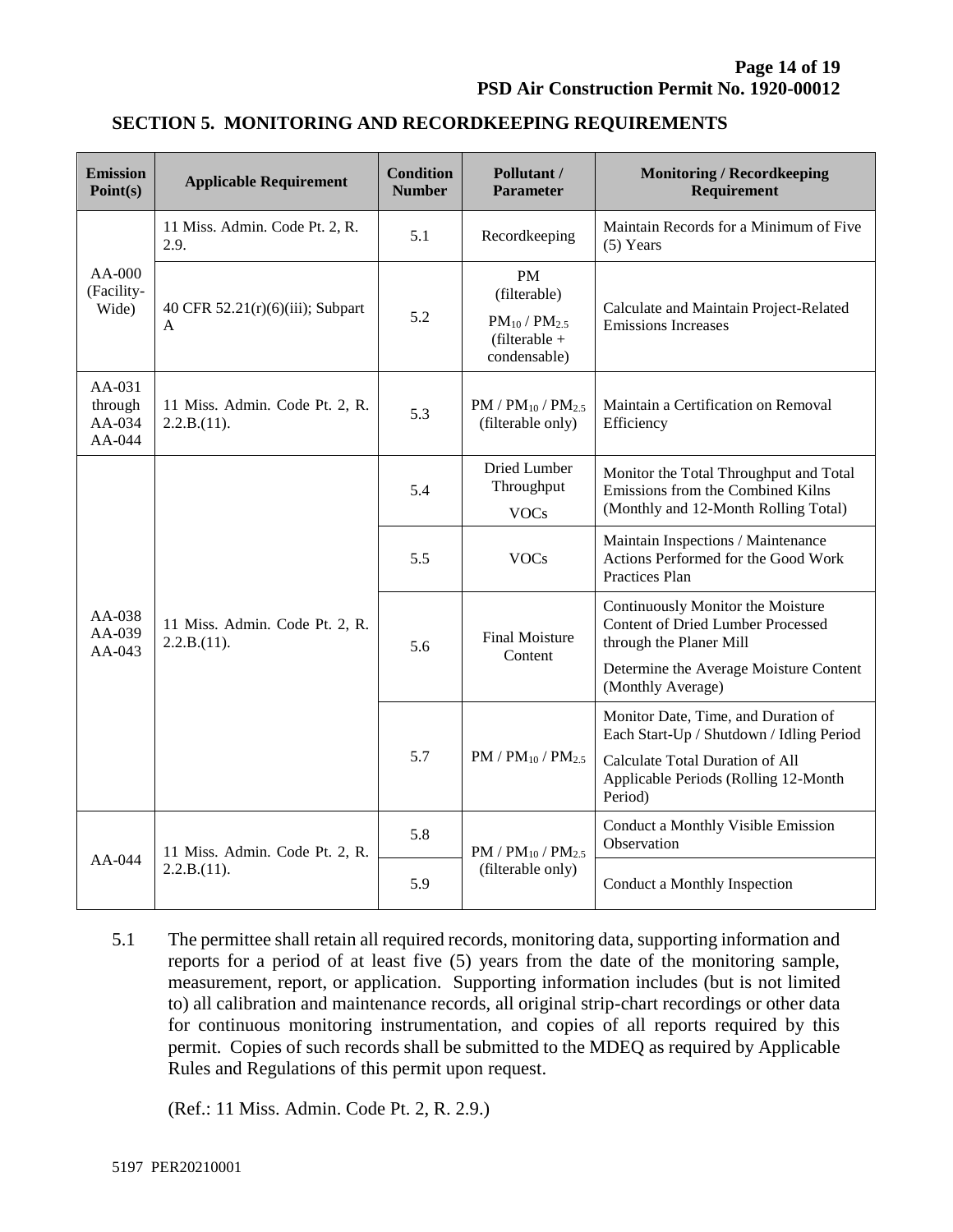5.2 For Emission Point AA-000 (Facility-Wide), the permittee shall monitor the respective emission increase of filterable particulate matter (PM), particulate matter less than 10 microns ( $\mu$ m) in diameter (PM<sub>10</sub>; filterable + condensable), and particulate matter less than 2.5  $\mu$ m in diameter (PM<sub>2.5</sub>; filterable + condensable) as a result of the construction project proposed in the permit application received on November 12, 2021.

The permittee shall calculate and record the respective pollutant emissions in tons per year (tpy) on a 12-month calendar year basis from all sources affected by the proposed construction project for a duration of five (5) years following the resumption of regular operations after the permitted modifications in accordance with 40 CFR 52.21 $(r)(6)(i)(c)$ ; Subpart A.

(Ref.: 40 CFR 52.21(r)(6)(iii); Subpart A)

5.3 For Emission Point AA-031 through AA-034 and AA-044, the permittee shall maintain documentation [manufacturer's guarantee; stack testing data; EPA guidance; National Council for Air and Stream Improvement (NCASI) guidance; etc.] for each cyclone that supports the filterable particulate matter (PM) emission estimates.

(Ref.: 11 Miss. Admin. Code Pt. 2, R. 2.2.B.(11).)

5.4 For Emission Points AA-038, AA-039, and AA-043, the permittee shall monitor the total throughput of lumber dried within the combined kilns in thousand board feet (MBF) both a monthly and a 12-month rolling total basis.

Additionally, the permittee shall utilize the throughput data and the emission factor specified in Condition 3.6 to calculate and record the total emission of volatile organic compounds (VOCs) from the combined kilns both a monthly and a 12-month rolling total basis.

(Ref.: 11 Miss. Admin. Code Pt. 2, R. 2.2.B.(11).)

5.5 For Emission Points AA-038, AA-039, and AA-043, the permittee shall maintain documentation that detail the results of each inspection and/or maintenance action (preventative or unscheduled) performed on each kiln in accordance with the "Good Work Practices Plan" outlined in Condition 4.1.

(Ref.: 11 Miss. Admin. Code Pt. 2, R. 2.2.B.(11).)

5.6 For Emission Points AA-038, AA-039, and AA-043, the permittee shall demonstrate compliance with moisture content limitation specified in Condition 3.3 by continuously monitoring and maintaining the moisture of dried lumber processed in the planer mill area in order to determine the average final moisture content based on a monthly basis.

(Ref.: 11 Miss. Admin. Code Pt. 2, R. 2.2.B.(11).)

5.7 For Emission Points AA-038, AA-039, and AA-043, the permittee shall monitor and record the date, time, and duration of each start-up, shutdown, and idling period experienced by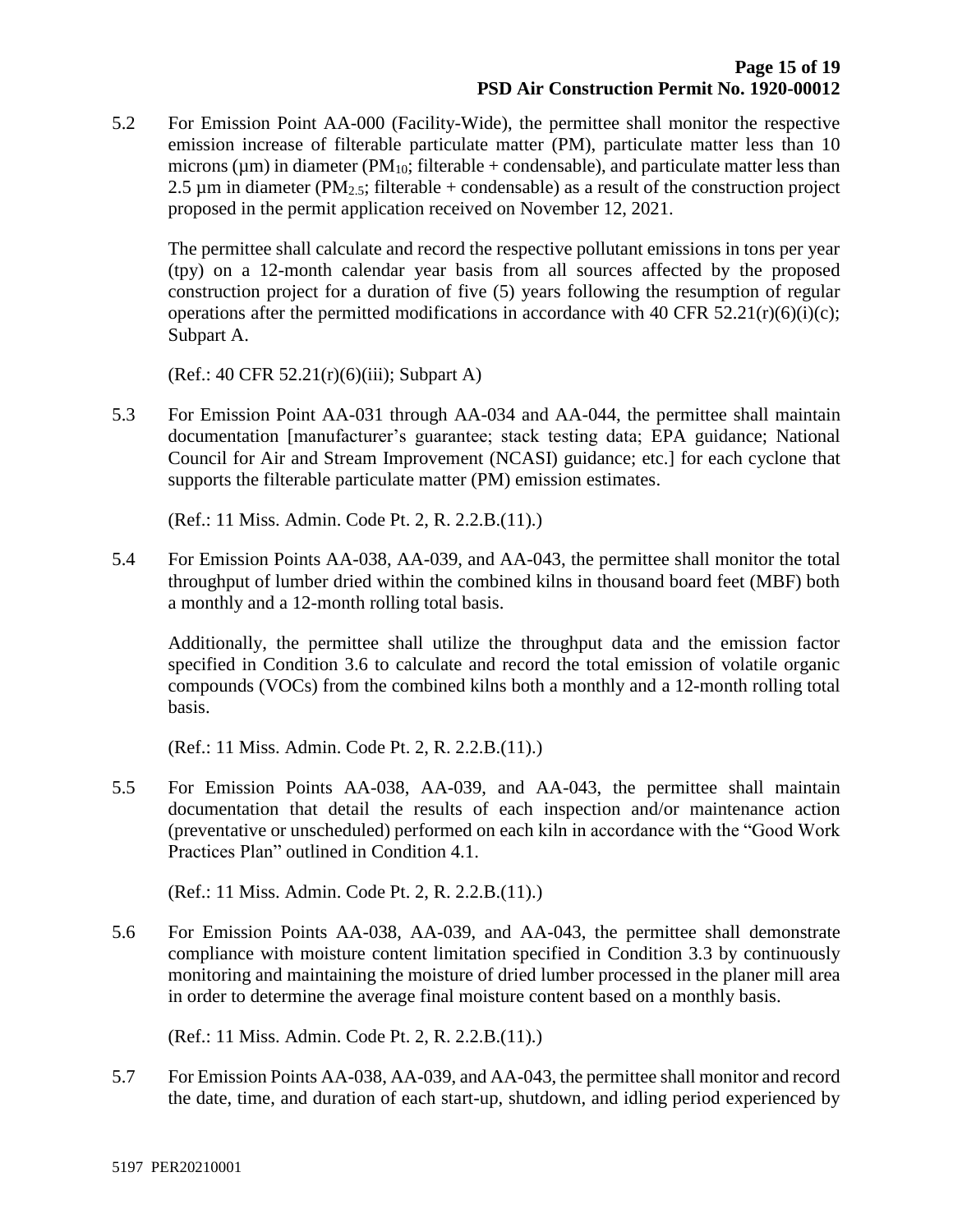each kiln burner in which emissions are diverted to a corresponding abort stack and/or bypass stack. For the purpose of this permit, an "idling period" is considered the operation of a kiln burner at a heat input rate equal to / less than 5.5 MMBTU per hour.

Additionally, the permittee shall calculate and record the total duration of all applicable periods for all kilns in hours per year based on a rolling 12-month period.

(Ref.: 11 Miss. Admin. Code Pt. 2, R. 2.2.B.(11).)

5.8 For Emission Point AA-044, the permittee shall perform a monthly visible emission observation in accordance with EPA Test Method 22 on the exhaust during daylight hours and during representative operating conditions. Each observation shall be conducted for a minimum period of six (6) consecutive minutes.

If visible emissions are detected during an observation, the permittee shall perform and record a visible emission evaluation (VEE) in accordance with EPA Test Method 9 for (at a minimum) a duration of six (6) consecutive minutes. In the event that a VEE is required but cannot be conducted, the permittee shall record a written explanation as to why it was not possible to perform the VEE.

The permittee shall maintain all documentation and information specified by EPA Test Method 22 and/or EPA Test Method 9, any corrective actions taken to prevent or minimize emissions as a result of the evaluation, and the date / time when each observation / evaluation was conducted.

(Ref.: 11 Miss. Admin. Code Pt. 2, R. 2.2.B.(11).)

- 5.9 For Emission Point AA-044, the permittee shall perform an inspection on the cyclone monthly (or more often if necessary) to ensure proper operation. An inspection shall (at a minimum) evaluate the following components:
	- (a) Blowers;
	- (b) Air lock valves;
	- (c) Fans; and
	- (d) Any piping associated with the cyclone.

If any problem is noted during an inspection, the permittee shall conduct the necessary maintenance activities to ensure operation of the cyclone as originally designed.

The permittee shall maintain documentation that details the date / time each inspection is performed, any noted problem experienced, any maintenance (either corrective or preventative) performed to return the cyclone to operation as originally designed.

(Ref.: 11 Miss. Admin. Code Pt. 2, R. 2.2.B.(11).)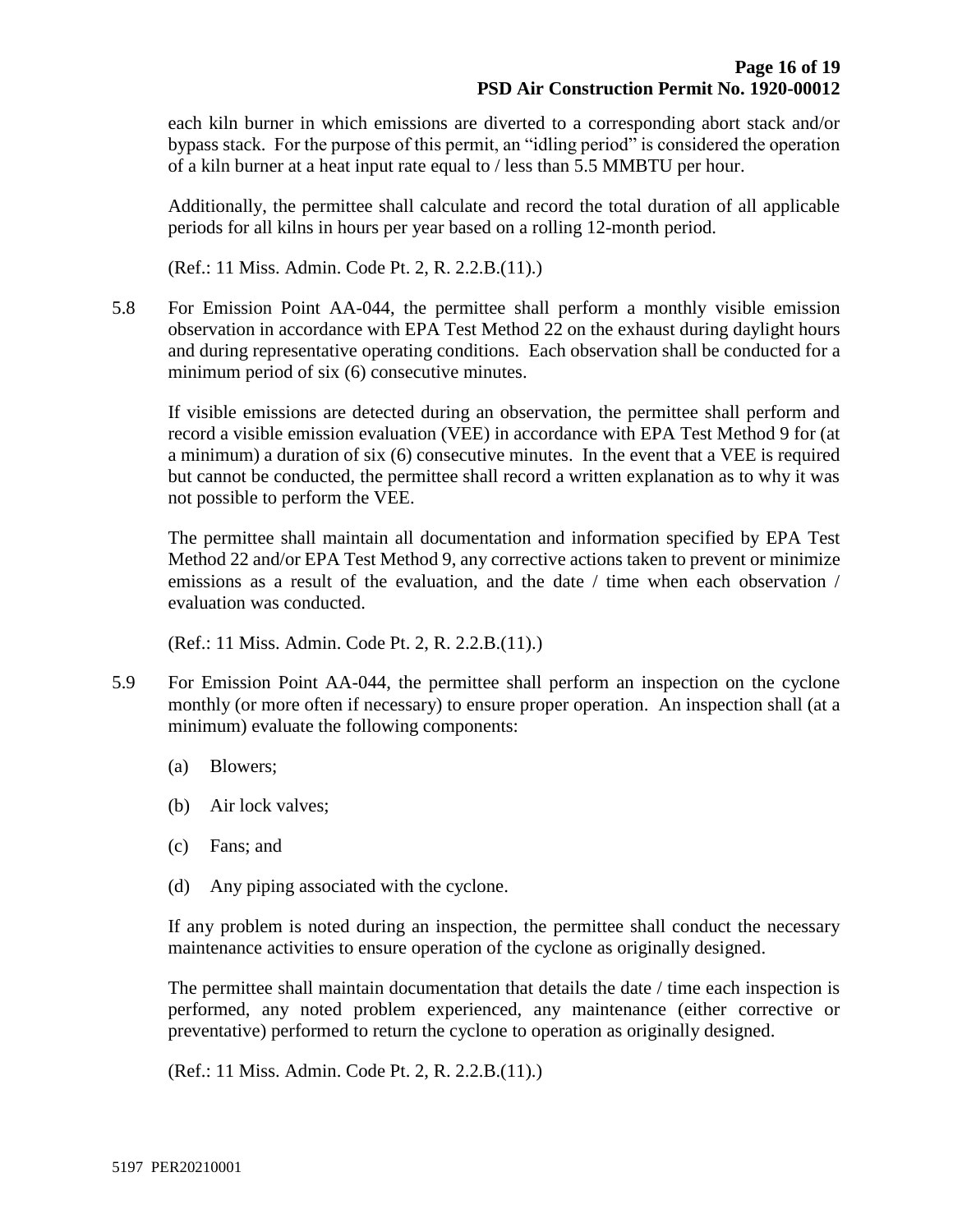| <b>Emission</b><br>Point(s)     | <b>Applicable Requirement</b>                             | <b>Condition</b><br><b>Number</b> | <b>Reporting Requirement</b>                                              |  |
|---------------------------------|-----------------------------------------------------------|-----------------------------------|---------------------------------------------------------------------------|--|
| $AA-000$<br>(Facility-<br>Wide) | 11 Miss. Admin. Code Pt. 2, R.<br>2.2.B.(11).             | 6.1(a)                            | Report Deviations Within Five (5) Working Days                            |  |
|                                 |                                                           | 6.1(b)                            | Submit a Semi-Annual Report                                               |  |
|                                 |                                                           | 6.1(c)                            | Submit a Certification by Responsible Official                            |  |
|                                 | 11 Miss. Admin. Code Pt. 2, R.<br>$2.5.C.(2)$ .           | 6.1(d)                            | Notification of Beginning Actual Construction Within<br>Fifteen (15) Days |  |
|                                 | 11 Miss. Admin. Code Pt. 2, R.<br>2.5.C.(3).              | 6.1(e)                            | Notification When Construction Does Not Begin or Is<br>Suspended          |  |
|                                 | 11 Miss. Admin. Code Pt. 2, R.<br>$2.5.D.1$ ) and $(3)$ . | 6.1(f)                            | Certification of Completion of Construction Prior to<br>Operation         |  |
|                                 | 11 Miss. Admin. Code Pt. 2, R.<br>$2.5.D.(2)$ .           | 6.1(g)                            | Notification of Changes in Construction                                   |  |
|                                 | 40 CFR 52.21(r)(6)(v); Subpart A                          | 6.2                               | <b>Submit Calculated Annual Emissions</b>                                 |  |
|                                 | 11 Miss. Admin. Code Pt. 2, R.<br>2.2.B.(11).             | 6.3                               | Submit a Semi-Annual Monitoring Report                                    |  |

## **SECTION 6. REPORTING REQUIREMENTS**

#### **6.1 General Reporting Requirements:**

(a) The permittee shall report all deviations from permit requirements (including those attributable to upsets), the probable cause of such deviations, and any corrective actions or preventive measures taken. The report shall be made within five (5) working days of the time the deviation began.

(Ref.: 11 Miss. Admin. Code Pt. 2, R. 2.2.B.(11).)

(b) Beginning upon issuance of this permit and lasting until issuance or modification of the applicable operating permit, the permittee shall submit reports of any required monitoring by July 31 and January 31 of each calendar year for the preceding sixmonth period. All instances of deviations from permit requirements must be clearly identified in such reports and all required reports must be certified by a responsible official consistent with Mississippi Administrative Code, Title 11, Part 2, Chapter 2, Rule 2.1.C.

Where no monitoring data is required to be reported and/or there are no deviations to report, the report shall contain the appropriate negative declaration. For any air emissions equipment not yet constructed and/or operating the report shall so note and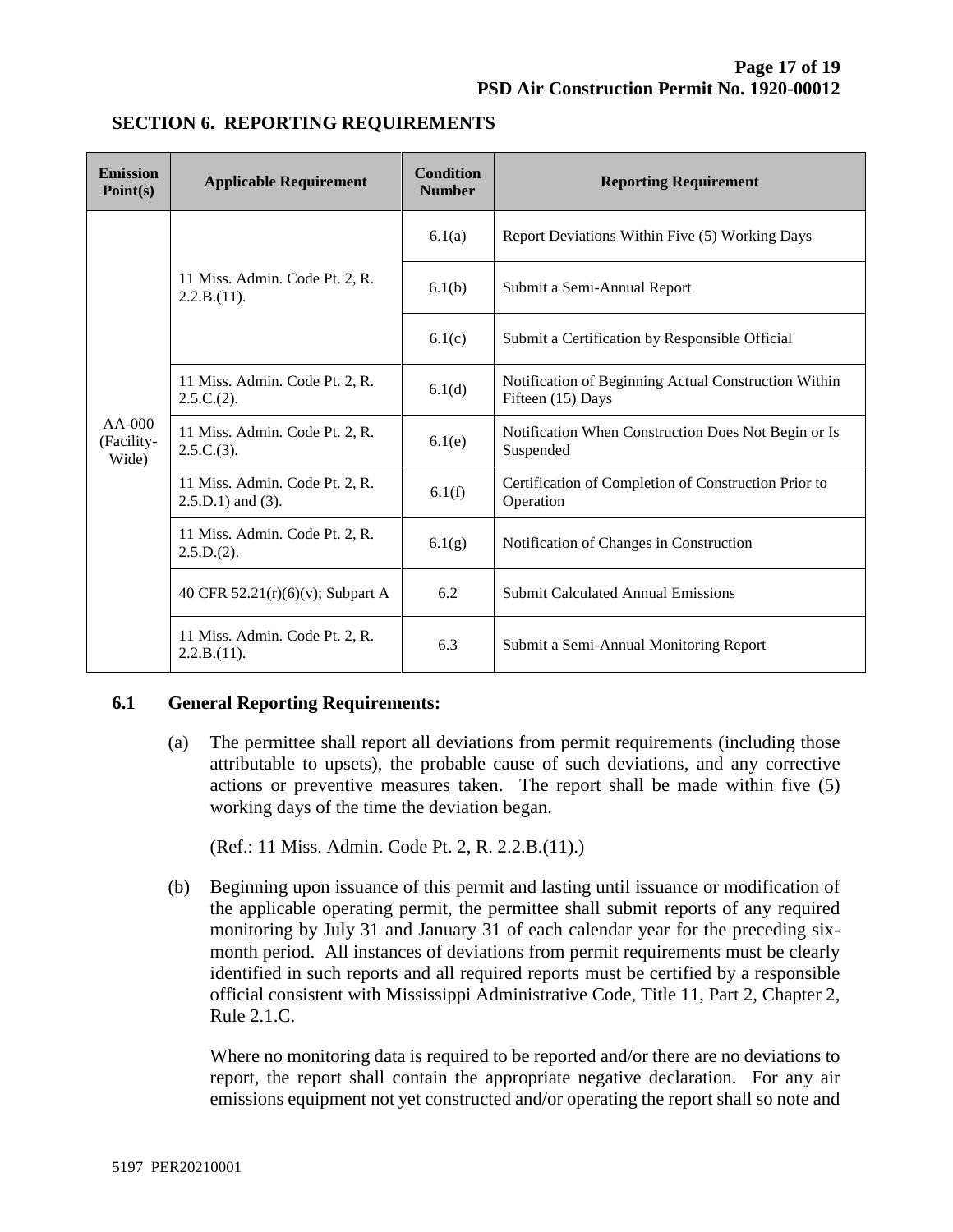include an estimated date of commencement of construction and/or start-up (whichever is applicable).

(Ref.: 11 Miss. Admin. Code Pt. 2, R. 2.2.B.(11).)

(c) Any document required by this permit to be submitted to the MDEQ shall contain a certification signed by a responsible official stating that, based on information and belief formed after reasonable inquiry, the statements and information in the document are true, accurate and complete.

(Ref.: 11 Miss. Admin. Code Pt. 2, R. 2.2.B.(11).)

(d) Within fifteen (15) days of beginning actual construction, the permittee must notify MDEQ in writing that construction has begun.

(Ref.: 11 Miss. Admin. Code Pt. 2, R. 2.5.C.(2).)

(e) The permittee must notify the MDEQ in writing when construction does not begin within eighteen (18) months of issuance or if construction is suspended for eighteen (18) months or more.

(Ref.: 11 Miss. Admin. Code Pt. 2, R. 2.5.C.(3).)

(f) Upon the completion of construction or installation of an approved stationary source or modification, and prior to commencing operation, the applicant shall notify the Permit Board that construction or installation was performed in accordance with the approved plans and specifications on file with the Permit Board.

(Ref.: 11 Miss. Admin. Code Pt. 2, R. 2.5.D.(1) and (3).)

(g) The Permit Board shall be promptly notified in writing of any change in construction from the previously approved plans and specifications or permit. If the Permit Board determines the changes are substantial, it may require the submission of a new application to construct with "*as built*" plans and specifications. Notwithstanding any provision herein to the contrary, the acceptance of an "*as built*" application shall not constitute a waiver of the right to seek compliance penalties pursuant to State Law.

(Ref.: 11 Miss. Admin. Code Pt. 2, R. 2.5.D.(2).)

6.2 For Emission Point AA-000 (Facility-Wide), the permittee shall submit an annual report to the MDEQ no later than March 1 (or February 29 – when applicable) of each year for the preceding 12-month calendar year that contains the information specified in paragraphs (a) – (c) of this condition **if** the calculated annual emission required by Condition 5.1 either exceed the baseline actual emissions documented for PM,  $PM_{10}$ , and  $PM_{2.5}$  in the preconstruction Prevention of Significant Deterioration (PSD) major modification applicability test by a "significant" amount [as defined in 40 CFR 52.21(b)(23); Subpart A] or differ from the established pre-construction projected emission presented in the revised permit application received on November 12, 2021.